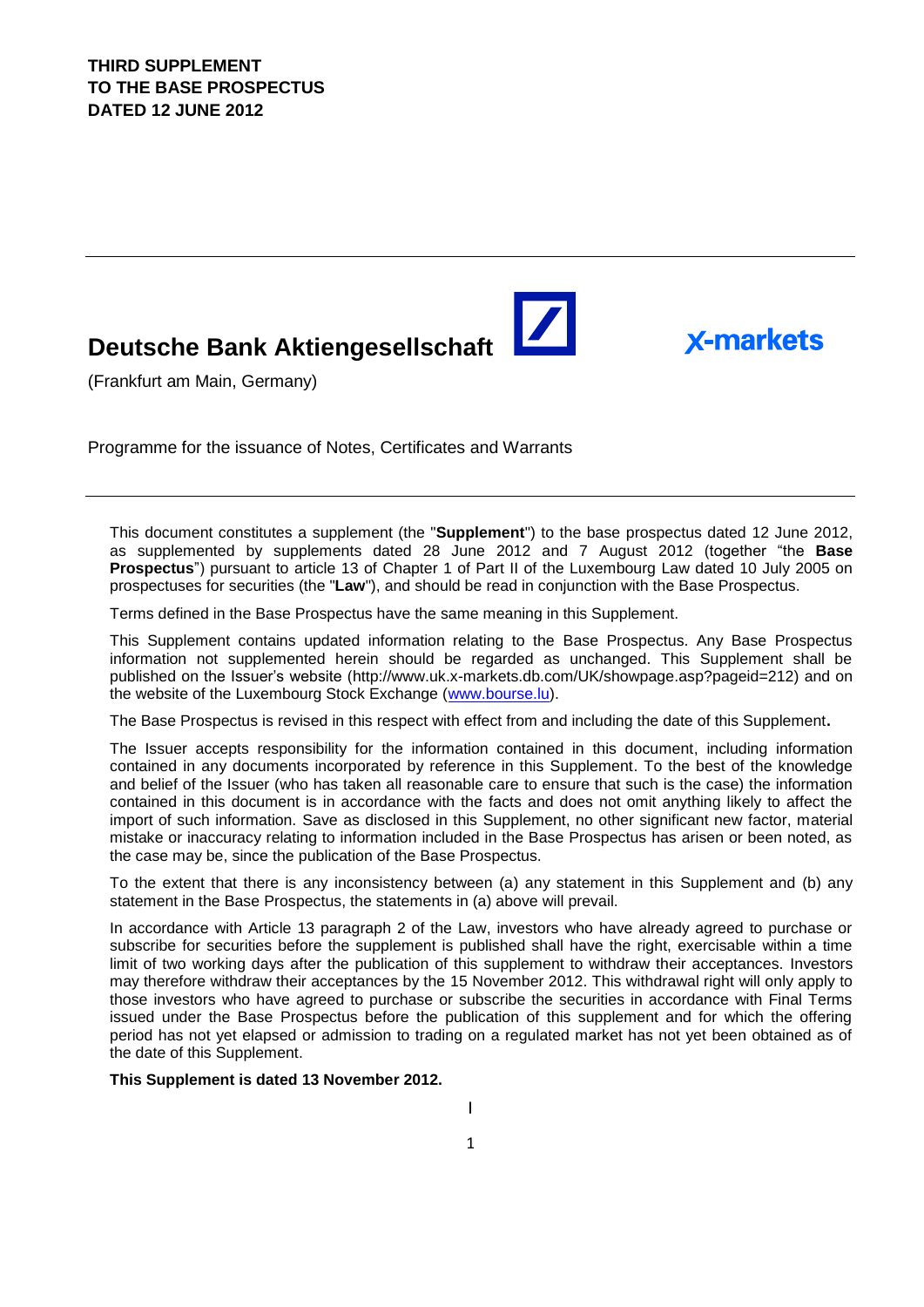# **THIRD SUPPLEMENT TO THE BASE PROSPECTUS DATED 12 JUNE 2012 PUBLICATION OF DEUTSCHE BANK, AG INTERIM REPORT AS OF 30 SEPTEMBER 2012**

On 30 October 2012, the Issuer published its Interim Report as of 30 September, 2012. By virtue of this Supplement the Interim Report as of September 30, 2012 is incorporated by reference in, and form part of, the Base Prospectus. Copies of all documents incorporated by reference in the Base Prospectus are also available on the Luxembourg Stock Exchange's website [\(www.bourse.lu\)](http://www.bourse.lu/).

Section "C. Documents incorporated by reference" in Chapter III "General Information on the Prospectus" (Page 50), shall be deleted and replaced as follows: "

#### **1. Documents Incorporated by Reference**

The following documents, which have previously been published or are published simultaneously with this Base Prospectus and have been filed with the CSSF, or, in respect of the registration document (the "**Registration Document**") dated 4 April 2012 of Deutsche Bank Aktiengesellschaft, approved by the German Federal Financial Services Supervisory Authority (*Bundesanstalt für Finanzdienstleistungsaufsicht –* BaFin), shall be deemed to be incorporated in, and to form part of, this Base Prospectus:

- a) the Registration Document of Deutsche Bank Aktiengesellschaft dated 4 April 2012 (English version);
- b) the Registration Document of Deutsche Bank Aktiengesellschaft dated 12 April 2011 (English version);
- c) the Annual Report of Deutsche Bank Aktiengesellschaft as of 31 December 2009 (English version);
- d) The unaudited interim financial statement of Deutsche Bank Aktiengesellschaft for the three months ended 31 March 2012 (English language version);
- e) The unaudited interim financial statement of Deutsche Bank Aktiengesellschaft for the three months ended 30 June 2012 (English language version);
- f) The unaudited interim financial statement of Deutsche Bank Aktiengesellschaft for the three months ended 30 September 2012 (English language version);

Following the publication of this Base Prospectus a supplement may be prepared by the Issuer and approved by the CSSF in accordance with Article 16 of the Prospectus Directive. Statements contained in any such supplement (or contained in any document incorporated by reference therein) shall, to the extent applicable (whether expressly, by implication or otherwise), be deemed to modify or supersede statements contained in this Base Prospectus or in a document which is incorporated by reference in this Base Prospectus. Any statement so modified or superseded shall not, except as so modified or superseded, constitute a part of this Base Prospectus.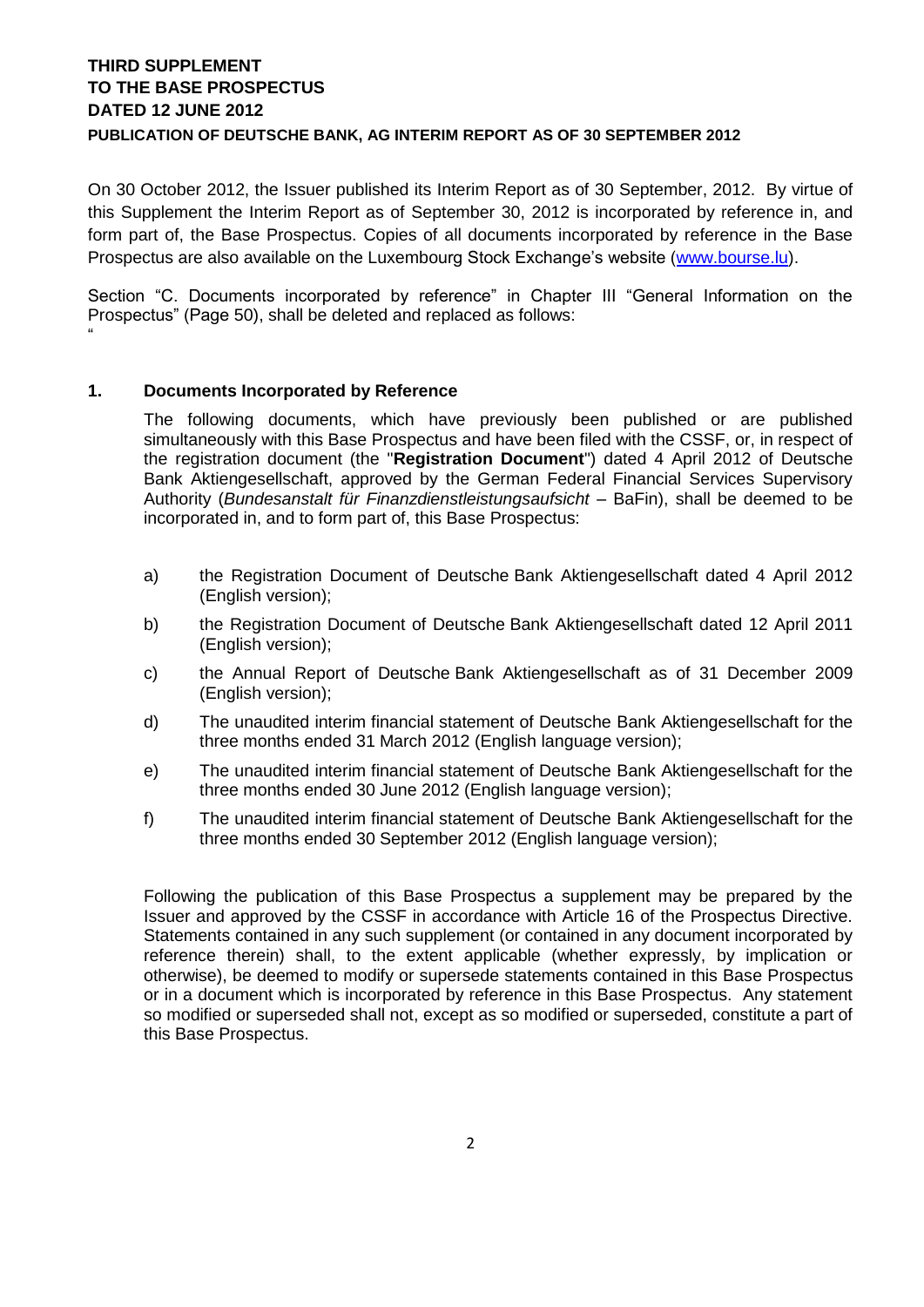# **THIRD SUPPLEMENT TO THE BASE PROSPECTUS DATED 12 JUNE 2012**

#### **2. Cross Reference List**

Specific items contained in "Documents Incorporated by Reference".

(a) The following information is set forth in the Registration Document of Deutsche Bank Aktiengesellschaft dated 4 April 2012:

| <b>Registration Document</b>                                                                                                 | English<br>language<br>version |
|------------------------------------------------------------------------------------------------------------------------------|--------------------------------|
| <b>Persons Responsible</b>                                                                                                   | 4                              |
| <b>Statutory Auditors</b>                                                                                                    | $\overline{4}$                 |
| <b>Risk Factors</b>                                                                                                          | 4                              |
| <b>Information about Deutsche Bank</b>                                                                                       | 7                              |
| <b>Business Overview</b>                                                                                                     | $\overline{7}$                 |
| <b>Organisational Structure</b>                                                                                              | 9                              |
| <b>Trend Information</b>                                                                                                     | 10                             |
| <b>Administrative, Management and Supervisory Bodies</b>                                                                     | 10                             |
| <b>Major Shareholders</b>                                                                                                    | 13                             |
| Financial Information concerning Deutsche Bank's Assets and Liabilities,<br><b>Financial Position and Profits and Losses</b> | 13                             |
| Historical Financial Information / Financial Statements                                                                      | 13                             |
| Auditing of Historical Annual Financial Information                                                                          | 13                             |
| Legal and Arbitration Proceedings                                                                                            | 13                             |
| Significant Change in Deutsche Bank Group's Financial Position                                                               | 19                             |
| <b>Material Contracts</b>                                                                                                    | 19                             |
| Third Party Information and Statement by Experts and Declaration of any                                                      |                                |
| <b>Interest</b>                                                                                                              | 19                             |
| <b>Documents on Display</b>                                                                                                  | 20                             |

(b) The following information is set forth in the Registration Document of Deutsche Bank Aktiengesellschaft dated 12 April 2011:

| <b>Registration Document</b>                                                                                                 | <b>English</b><br>language<br>version |
|------------------------------------------------------------------------------------------------------------------------------|---------------------------------------|
| <b>Persons Responsible</b>                                                                                                   | 4                                     |
| <b>Statutory Auditors</b>                                                                                                    | 4                                     |
| <b>Risk Factors</b>                                                                                                          | 4                                     |
| Information about Deutsche Bank                                                                                              | 7                                     |
| <b>Business Overview</b>                                                                                                     | 7                                     |
| <b>Organisational Structure</b>                                                                                              | 9                                     |
| <b>Trend Information</b>                                                                                                     | 9                                     |
| <b>Administrative, Management and Supervisory Bodies</b>                                                                     | 11                                    |
| <b>Major Shareholders</b>                                                                                                    | 12                                    |
| Financial Information concerning Deutsche Bank's Assets and Liabilities,<br><b>Financial Position and Profits and Losses</b> | 12                                    |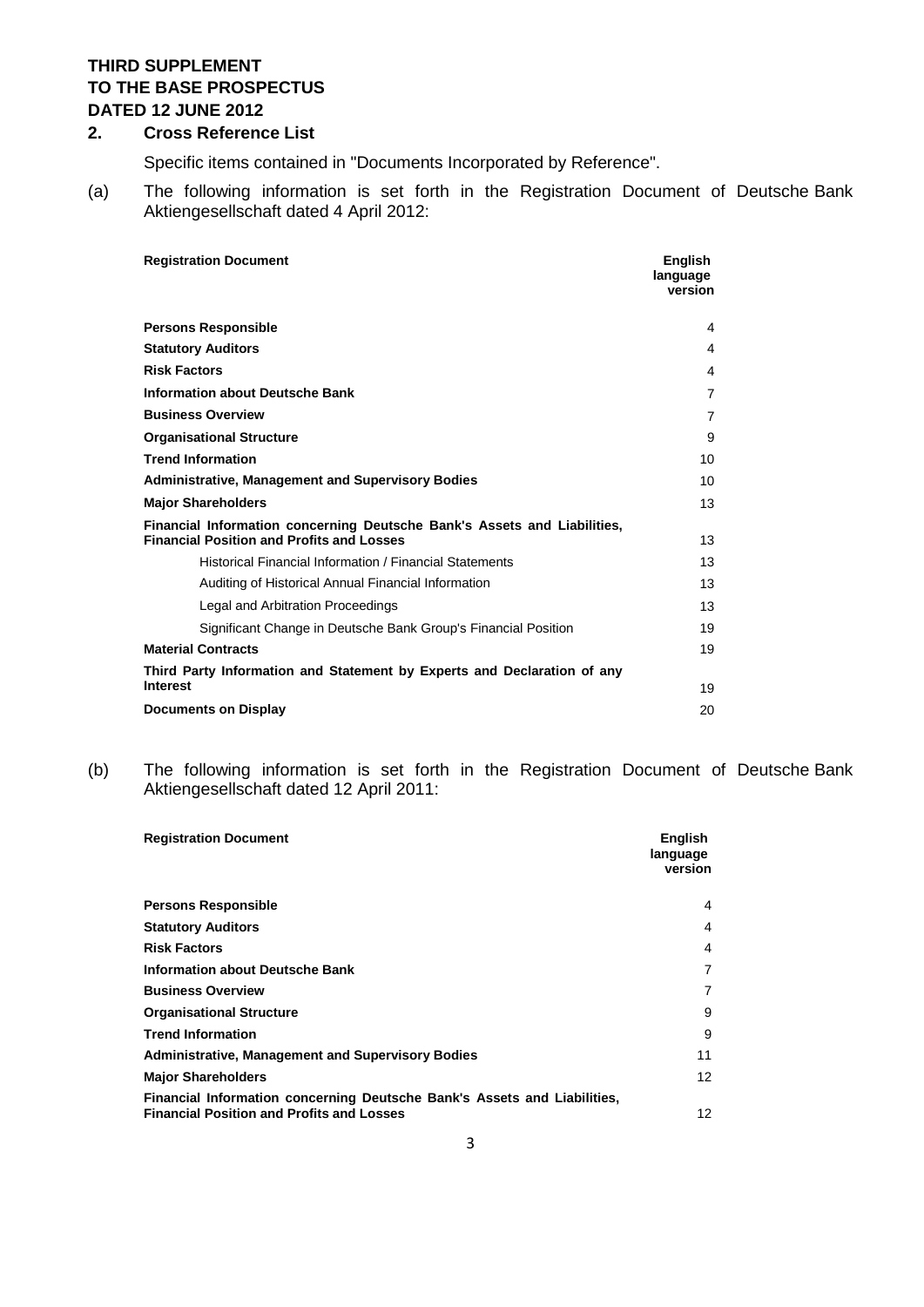# **THIRD SUPPLEMENT TO THE BASE PROSPECTUS DATED 12 JUNE 2012**

| <b>Registration Document</b>                                            | <b>English</b><br>language<br>version |
|-------------------------------------------------------------------------|---------------------------------------|
| Historical Financial Information / Financial Statements                 | 13                                    |
| Auditing of Historical Annual Financial Information                     | 13                                    |
| Legal and Arbitration Proceedings                                       | 13                                    |
| Significant Change in Deutsche Bank Group's Financial Position          | 19                                    |
| <b>Material Contracts</b>                                               | 19                                    |
| Third Party Information and Statement by Experts and Declaration of any |                                       |
| <b>Interest</b>                                                         | 19                                    |
| <b>Documents on Display</b>                                             | 19                                    |
| Financial Report 2010 of the Deutsche Bank Group                        | F-I                                   |
| <b>Consolidated Financial Statements 2010</b>                           | $F-I-149$                             |
| Consolidated Statement of Income                                        | $F-I-151$                             |
| Consolidated Statement of Comprehensive Income                          | $F-I-152$                             |
| <b>Consolidated Balance Sheet</b>                                       | $F-I-153$                             |
| Consolidated Statement of Changes in Equity                             | $F-I-154$                             |
| <b>Consolidated Statement of Cash Flows</b>                             | $F-I-156$                             |
| Notes to the Consolidated Financial Statements                          | $F-I-157$                             |
| Independent Auditors' Report                                            | $F-I-372$                             |
| <b>Annual Financial Statements 2010</b>                                 | F-II                                  |
| Balance Sheet as of December 31, 2010                                   | $F-II-50$                             |
| Income Statement for the period from January 1 to December 31, 2010     | $F-II-52$                             |
| Notes to the Accounts                                                   | $F-II-53$                             |
| Auditors' Report                                                        | $F-II-143$                            |

#### (c) The following information is set forth in the Annual Report of the Issuer as of 31 December 2009:

| <b>Audited Consolidated Financial Statements 2009</b>                     | <b>English</b><br>language<br>version |
|---------------------------------------------------------------------------|---------------------------------------|
| Consolidated Statement of Income                                          | 139                                   |
| Consolidated Statement of Recognized Income and Expense                   | 140                                   |
| <b>Consolidated Balance Sheet</b>                                         | 141                                   |
| Consolidated Statement of Changes in Equity                               | 142                                   |
| <b>Consolidated Changes in Cash Flows</b>                                 | 144                                   |
| Notes to the Consolidated Financial Statements including Table of Content | 145                                   |
| Independent Auditors' Report                                              | 310                                   |

(d) The following information is set for in the unaudited interim financial statements of Deutsche Bank Aktiengesellschaft for the three months ended 31 March 2012:

| <b>Financial Statements for the three months ended 31 March 2012</b> | English language<br>version |
|----------------------------------------------------------------------|-----------------------------|
| <b>Review Report</b>                                                 | 44                          |
| Consolidated Statement of Income                                     | 45                          |
| Consolidated Statement of Comprehensive Income                       | 46                          |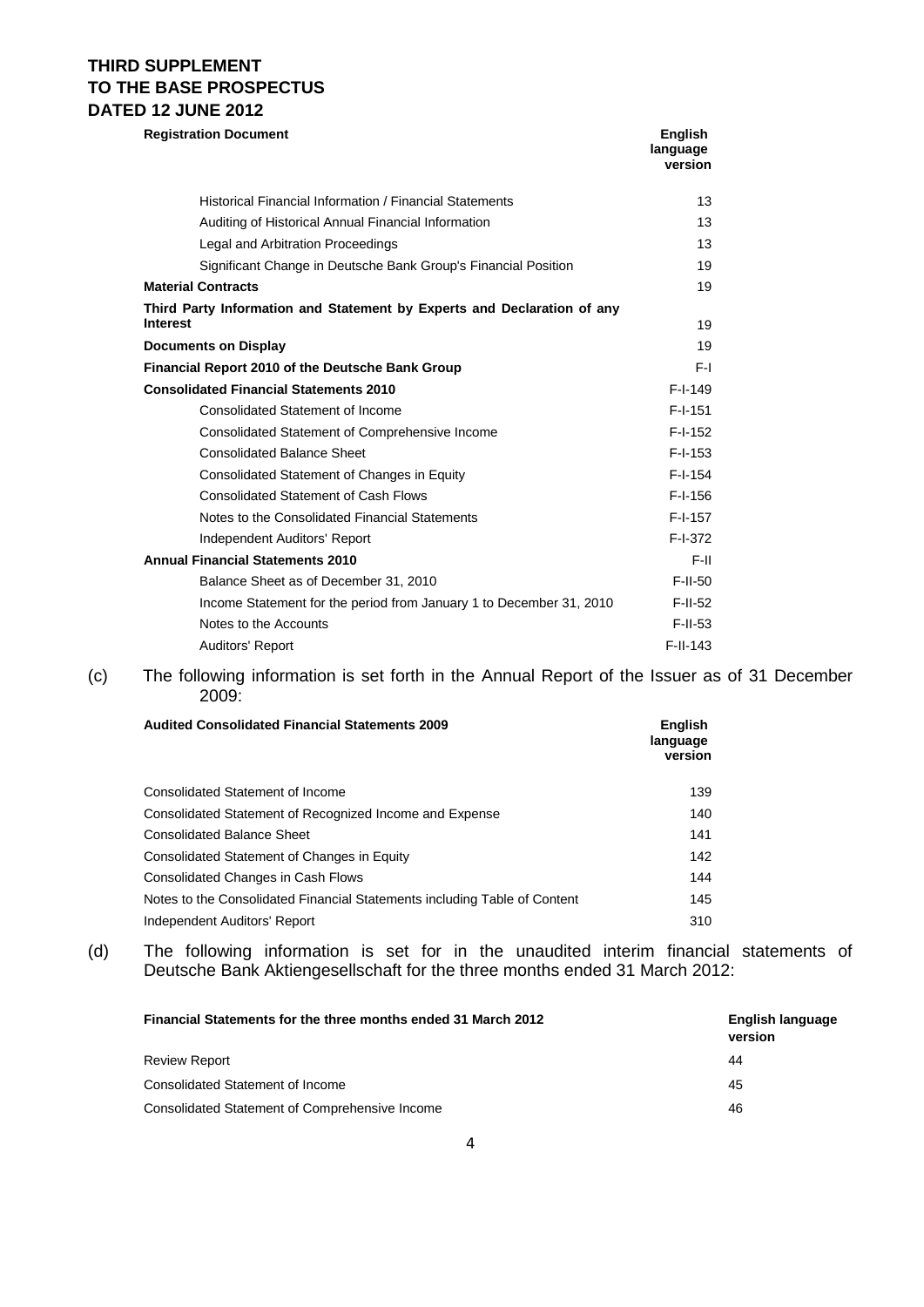# **THIRD SUPPLEMENT TO THE BASE PROSPECTUS DATED 12 JUNE 2012**

"

| Consolidated Balance Sheet                                            | 47    |
|-----------------------------------------------------------------------|-------|
| Consolidated Statement of Changes in Equity                           | 48    |
| Consolidated Statement of Cash Flows                                  | 50    |
| Notes to the Consolidated Financial Statements (Basis of Preparation) | 51-76 |

(e) The following information is set for in the unaudited interim financial statements of Deutsche Bank Aktiengesellschaft for the three months ended 30 June 2012:

| Financial Statements for the three months ended 30 June 2012          | English language<br>version |
|-----------------------------------------------------------------------|-----------------------------|
| <b>Review Report</b>                                                  | 44                          |
| Consolidated Statement of Income                                      | 45                          |
| <b>Consolidated Statement of Comprehensive Income</b>                 | 46                          |
| <b>Consolidated Balance Sheet</b>                                     | 47                          |
| Consolidated Statement of Changes in Equity                           | 48                          |
| <b>Consolidated Statement of Cash Flows</b>                           | 50                          |
| Notes to the Consolidated Financial Statements (Basis of Preparation) | 51-78                       |

(f) The following information is set for in the unaudited interim financial statements of Deutsche Bank Aktiengesellschaft for the three months ended 30 September 2012:

| Financial Statements for the three months ended 30 September 2012     | English language<br>version |
|-----------------------------------------------------------------------|-----------------------------|
| <b>Review Report</b>                                                  | 42                          |
| Consolidated Statement of Income                                      | 43                          |
| Consolidated Statement of Comprehensive Income                        | 44                          |
| <b>Consolidated Balance Sheet</b>                                     | 45                          |
| Consolidated Statement of Changes in Equity                           | 46                          |
| <b>Consolidated Statement of Cash Flows</b>                           | 48                          |
| Notes to the Consolidated Financial Statements (Basis of Preparation) | 49                          |
|                                                                       |                             |

Any other information contained in the documents incorporated by reference referred to in this Cross Reference List but not listed above, is incorporated by reference for information purposes only. Any documents incorporated by reference in the Registration Documents shall not thereby be deemed incorporated by reference in this Base Prospectus.

The documents specified above and incorporated by reference shall be available at the registered office of the Issuer and in Luxembourg at the office of Deutsche Bank Luxembourg S.A. at 2, Boulevard Konrad Adenauer, L–1115 Luxembourg or at the Issuer's listing agent in Luxembourg, Banque de Luxembourg S.A., at 14, Boulevard Royal L-2449, Luxembourg.

The documents incorporated by reference shall also be available for viewing on the website of the Luxembourg Stock Exchange: [www.bourse.lu.](http://www.bourse.lu/)